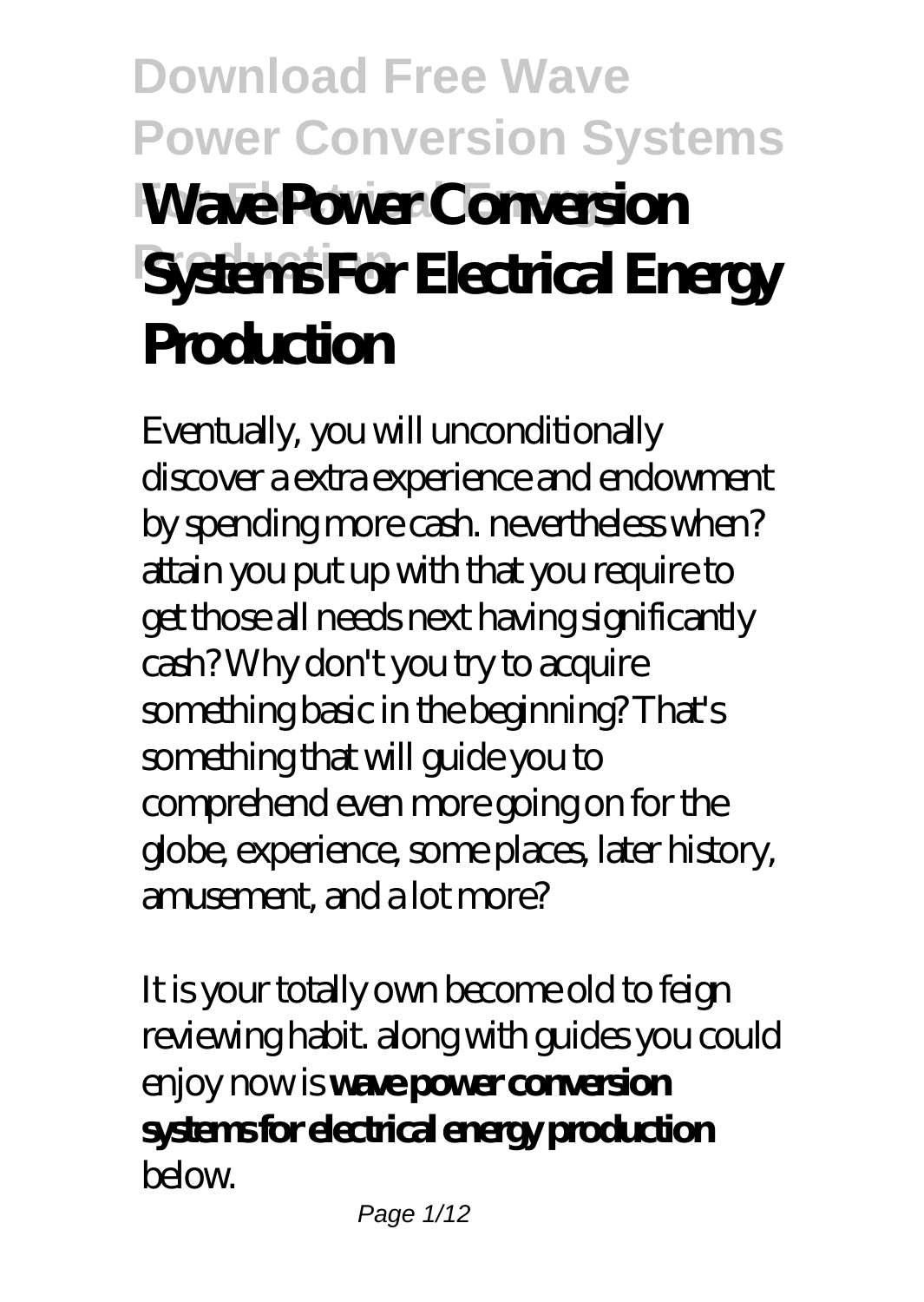**Download Free Wave Power Conversion Systems For Electrical Energy Wave Energy Converters: Engineering** Challenges and Opportunities Introduction to Wave Energy Conversion Systems for Electrical EngineeringWave Power into Electrical Energy | Turning the Constant Power of Waves into Electricity Ocean Energy - Wave Power Station Ocean Wave Energy Conversion System CorPower Ocean - H2020 WaveBoost Project Video How It Works: Wave Energy Ocean Power Plant Generates Energy From Waves - Unlimited Cheap Clean Electricity Renewable power / Energy from Sea wave / Electricity From Ocean WEPTOS Wave Energy Converter Many Ways To Make Electricity From Ocean Kinetic Wave Energy - Zero Emissions [Wave energy conversion] Dynamics and energy extractions *Harvesting the Wave*

*Energy: The Function of Wells Turbine* Why Can't We Get Power From Waves? Page 2/12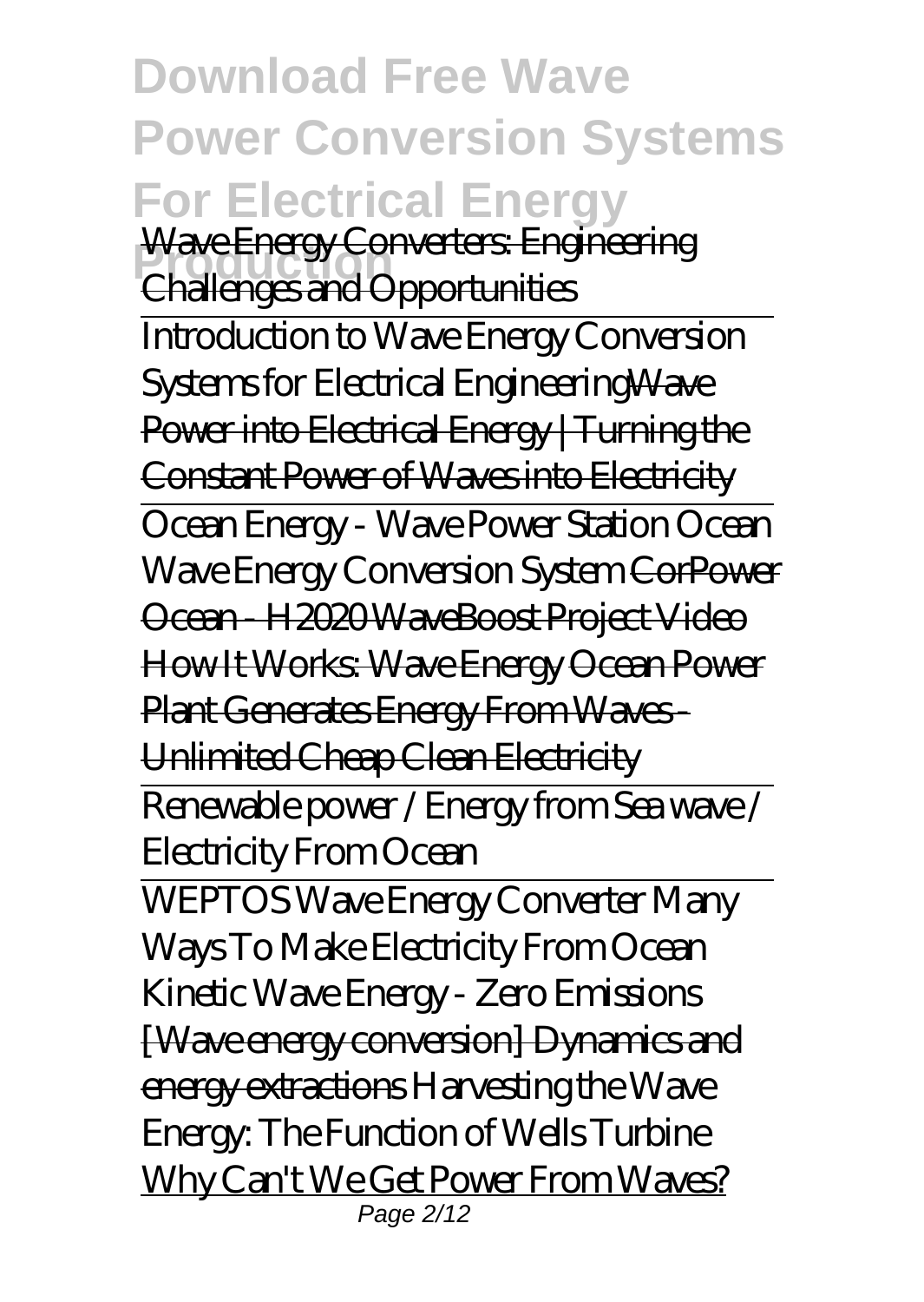**For Electrical Energy Breakthrough results in wave energy, Production Converter – watch the**<br> *S3®* Wave Energy Converter – watch the **Orkney 2018** *Testing the SBM Offshore video!* Wave Energy Air Pump 13 - Resonant Wave Energy Converter by CorPower Ocean: Sweden - 2016 Ocean Exchange Finalist **From Waves to Energy - The Oregon Buoy** *3 Unbelievable Renewable Energy Sources Ocean Waves Generate Electricity Wave Power Conversion Systems For* DOI: 10.24084/REPQJ06.380 Corpus ID: 286955. Wave power conversion systems for electrical energy production @article{Rodrigues2008WavePC, title={Wave power conversion systems for electrical energy production},  $\text{author} = \{ \text{Le} \} \sim \text{a} \} \text{ of } \text{R}$ journal={Renewable energy & power quality journal}, year= $\{2008\}$ , volume= $\{1\}$ , pages={601-607} }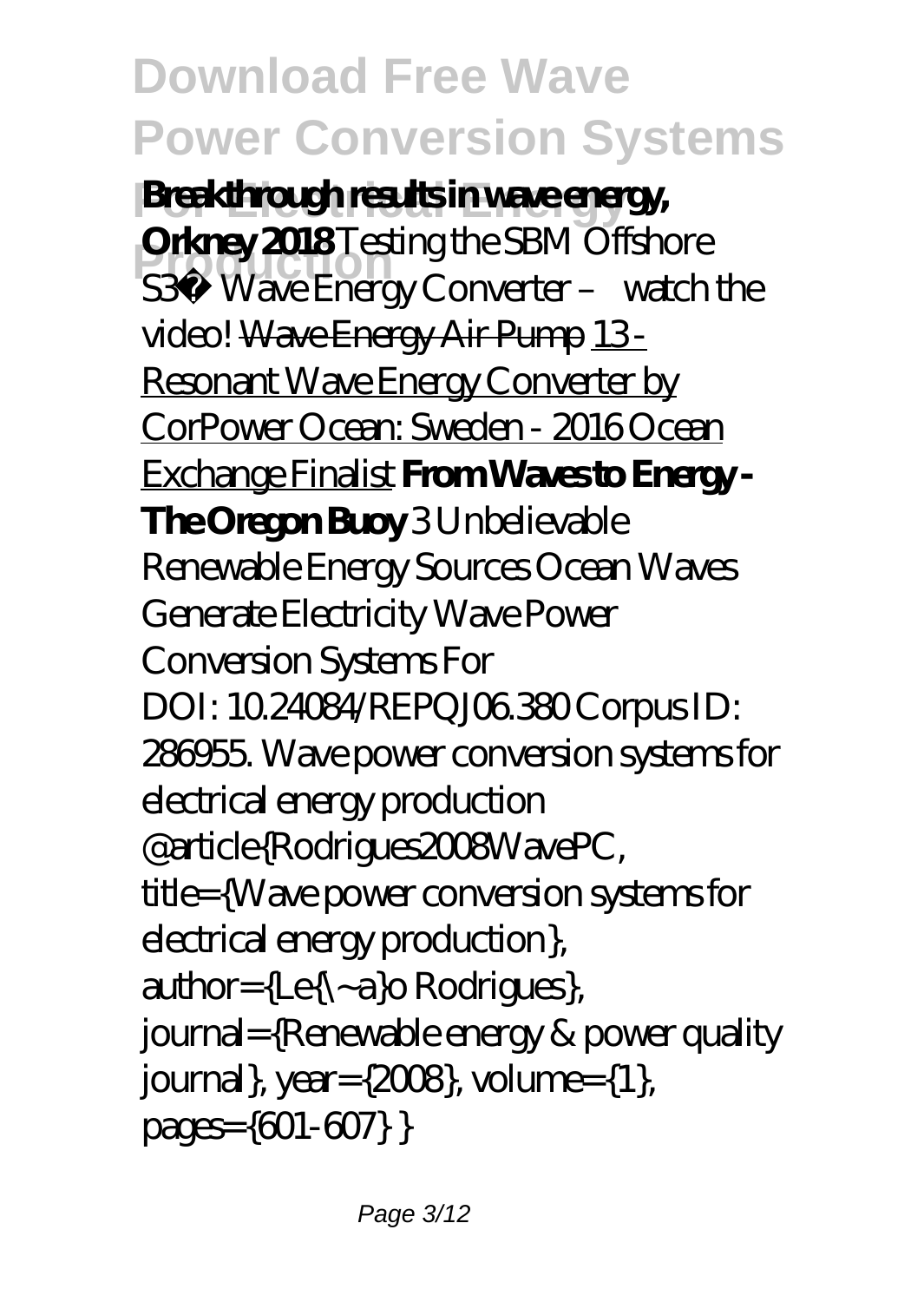**For Electrical Energy** *[PDF] Wave power conversion systems for electrical energy ...*

eled *ale alergy*...<br>The potential contribution of wave power to electricity generation has been examined by a number of devotees to the concept of wave power conversion. Wave power enjoys the virtue of low running costs but it remains to be seen, the extent to which maintenance costs which will involve considerable labour charges which to a degree, could off-set the  $b$ enefits of free fuel.

#### *Wave Power - an overview | ScienceDirect Topics*

This document outlines a methodology for assessing the performance of Wave Energy Conversion Systems (WECS) at open sea test sites. The development of the wave power industry is still at an early stage and very few data have been recorded by WECS in open sea conditions. The document is a draft and has been used as the basis for an Page 4/12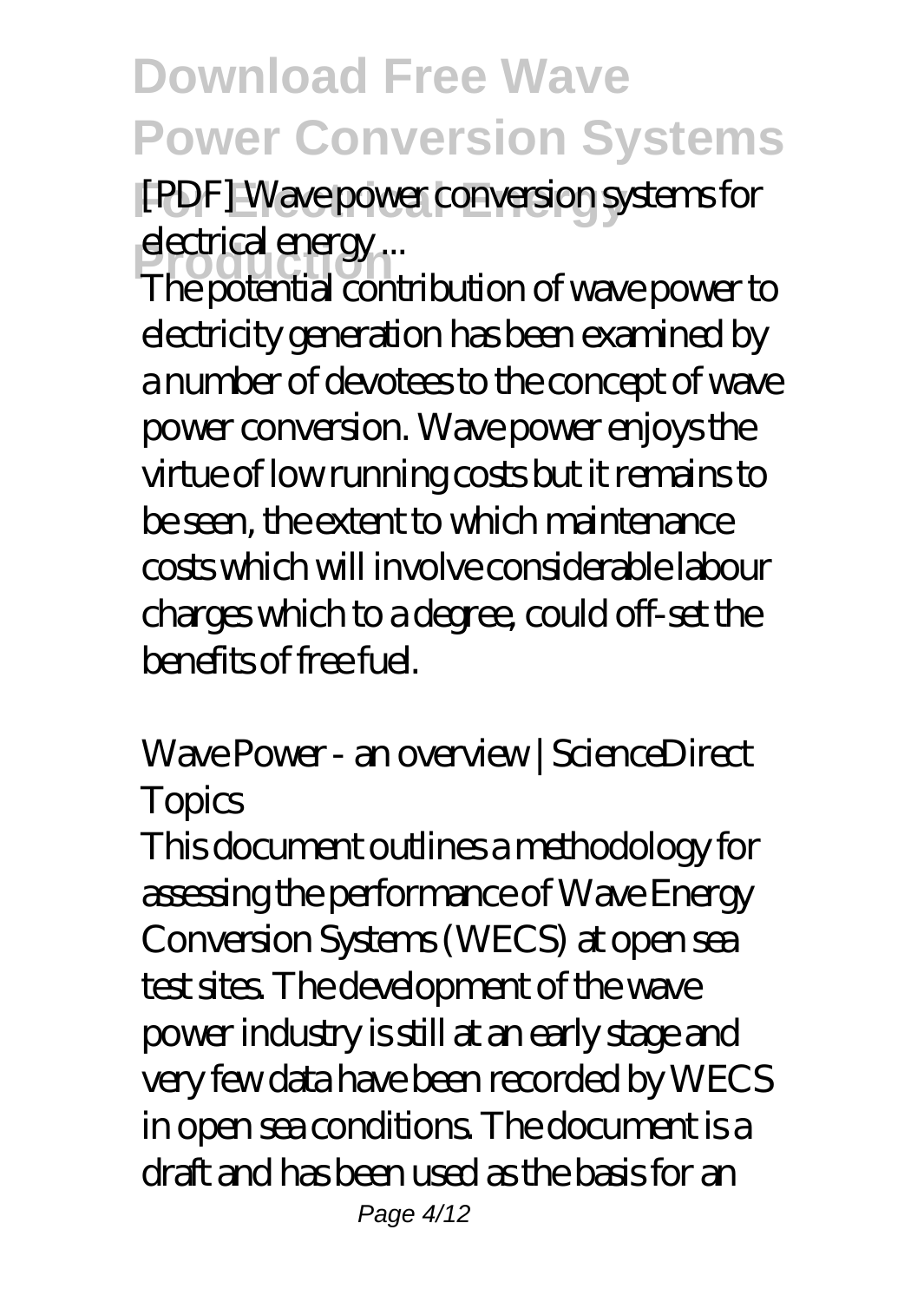**For Electrical Energy** international standard that will be published **Production CEO 15 december 15 december 2016**<br>
performance assessment of electricity as IEC TS 62600 – Part 100 Power producing wave energy converters which will ...

*Assessment of Performance of Wave Energy Conversion ...*

Power Associated to a Sea Wave The power associated with a wave of wavelength and height H and a front b is given by H b Power per metre  $(b = 1 m)$  of front wave is approximately When wave height is doubled then generates four times as much power. 6. The world resource of wave power is estimated in about 2 TW.

*Wave Power Conversion Systems for Electrical Energy Production* The Division for Electricity of Uppsala University is developing a wave power concept. The energy of the ocean waves is Page 5/12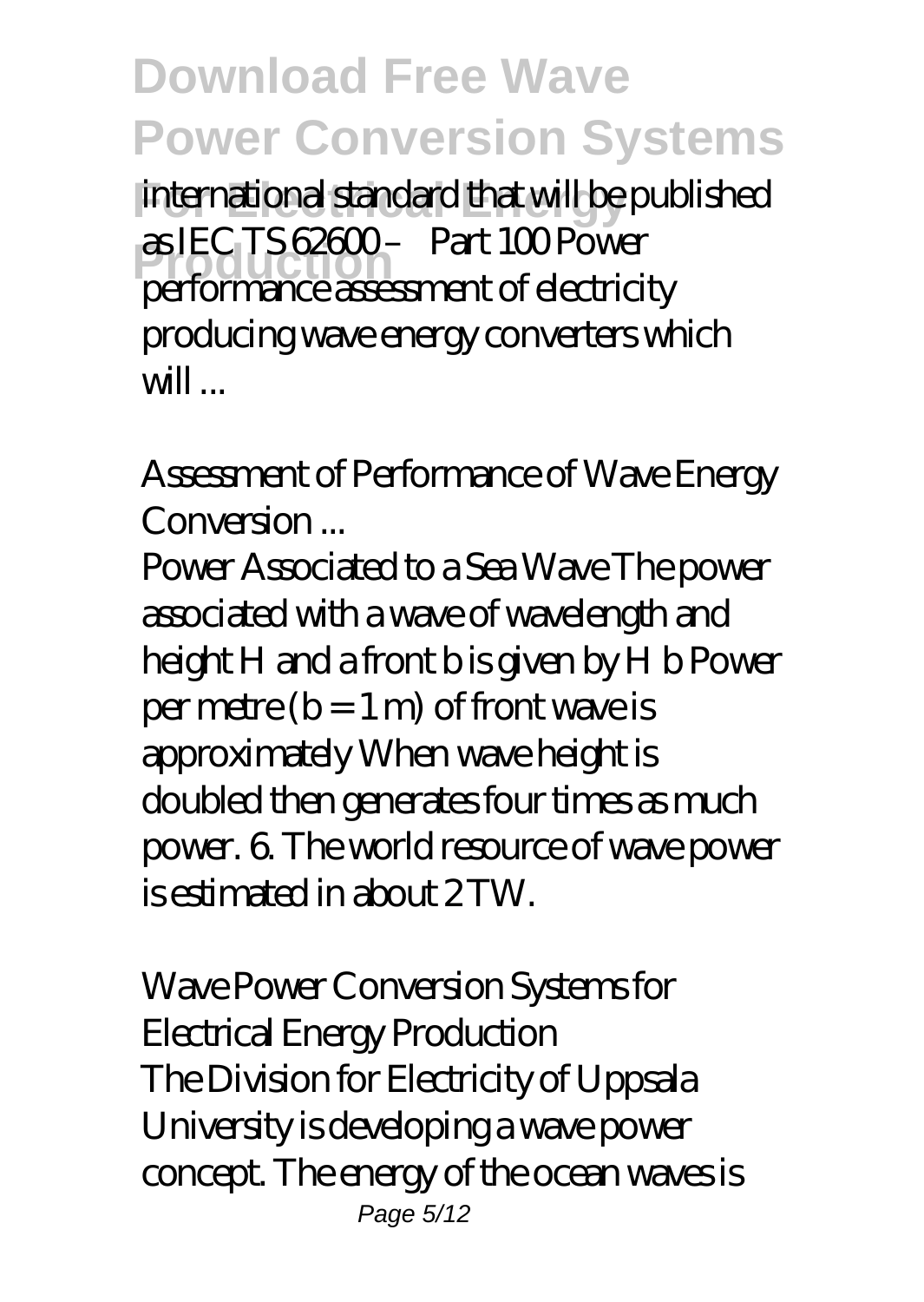harvested with wave energy converters, **Production** consisting of one buoy and one linear generator. The units are connected in a submerged substation. The mechanical design is kept as simple as possible to ensure reliability.

*Cooling Strategies for Wave Power Conversion Systems - CORE* The concept of the Snapper electrical generator arose during attempts to overcome a fundamental difficulty of wave power generation. Electrical generators produce power as a result of the movement of an applied force. The size, weight and cost are all related to the magnitude of the force but the power is related to speed as well.

#### *Developing a wave power conversion system - Snapper* Wave energy conversion. The wave energy formula for those areas where the depth of Page 6/12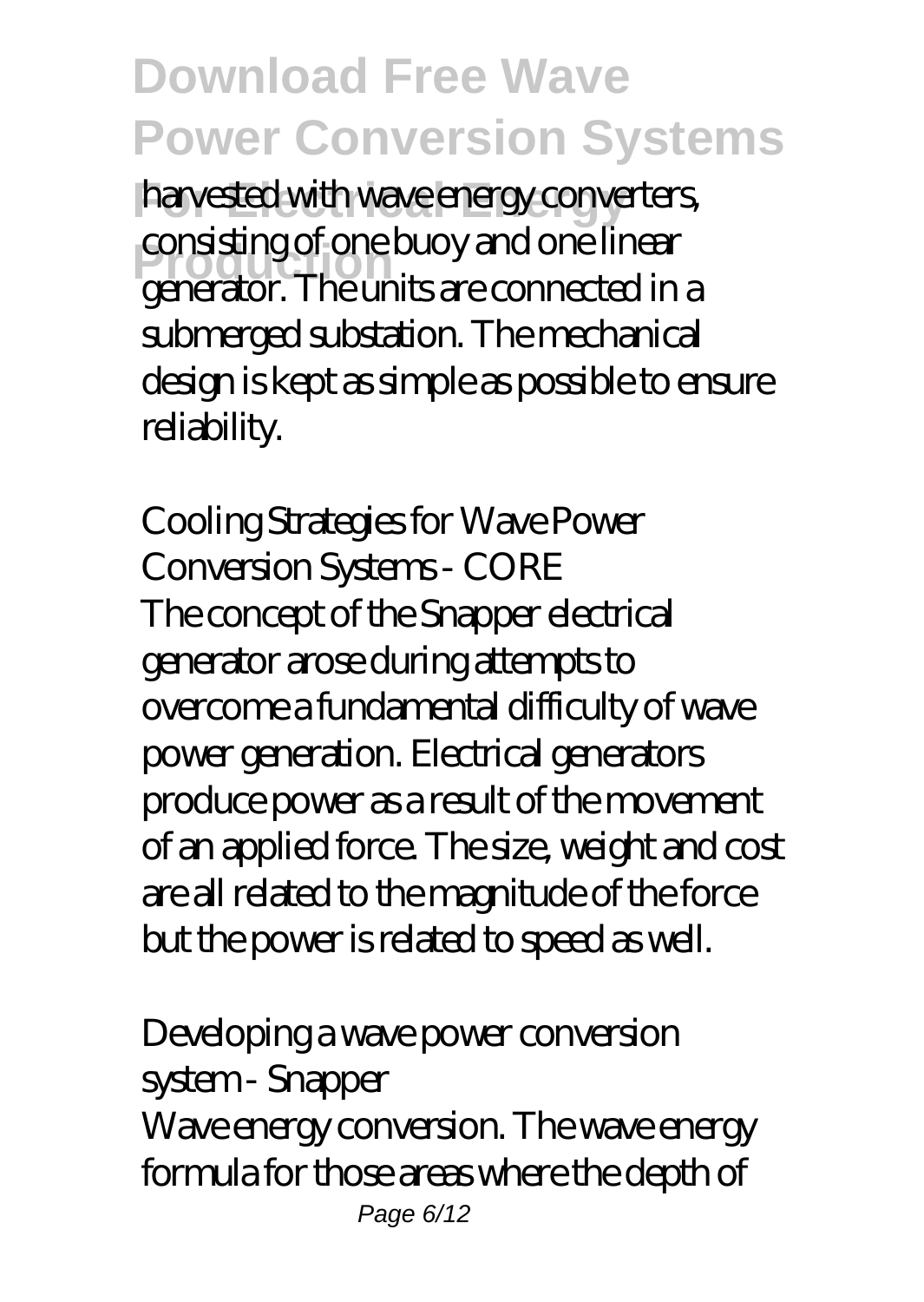water is larger than half the wavelength is:  $\langle \langle \langle \rangle \rangle = \frac{pq}{2}$  $\pi$ }H^{2}  $\{mQ$ T  $\{e\}$  approx  $\left( 0.5 \right)$ \frac{kW}{m^{3}\cdot s} \right  $(H^{(2)}_{\text{max}}[m0]T_{3})$  Example of Wave Energy Conversion

*Wave Power - Definition, Examples, Conversion, Types, Formula* Lower energy cost for future wave energy conversion systems. The MegaRoller project has been engineering a new power take-off system to make WaveRoller<sup>®</sup> devices more efficient. The project brings the emerging wave energy market closer to profitability.

*Lower energy cost for future wave energy conversion ...*

Wave devices. Waves have the potential to provide a completely sustainable source of energy, which can be captured and converted into electricity by wave energy Page 7/12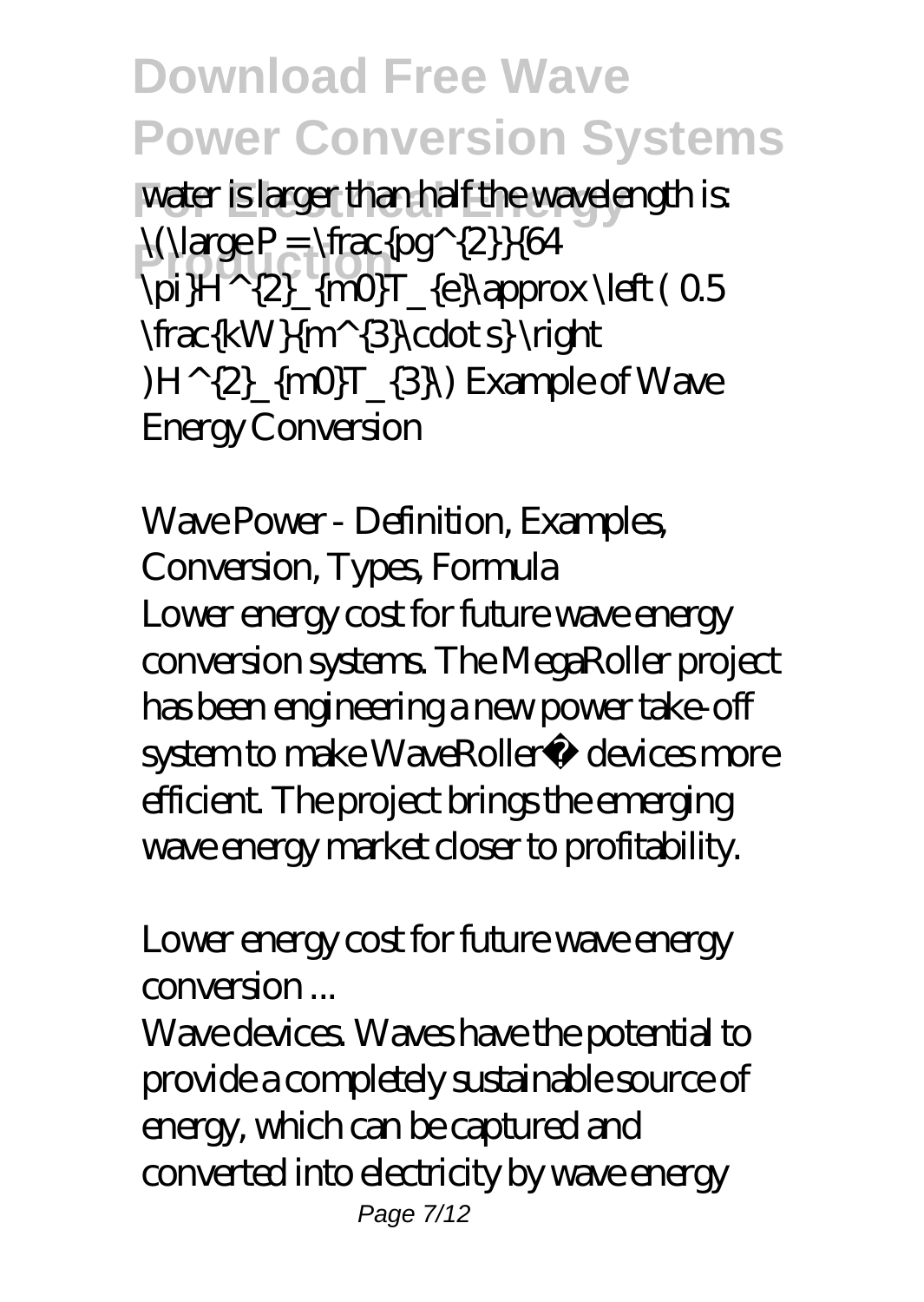**For Electrical Energy** converter (WEC) machines. These WECs **Production** shoreline out to the deeper waters offshore. have been developed to extract energy from We have identified eight main types of WEC:

#### *Wave devices : EMEC: European Marine Energy Centre*

Ocean wave energy is one of the most abundant energy sources in the world. There is a wide variety of wave energy conversion systems that have been designed and developed, resulting from the...

### *(PDF) Hydraulic Power Take-Off Concepts for Wave Energy ...*

Parker Power Conversion Market Overview Grid Tie/Renewable Energy Parker offers grid tie inverters and related equipment in numerous configurations and sizes for a variety of renewable energy applications in addition to energy storage. Direct drive Page 8/12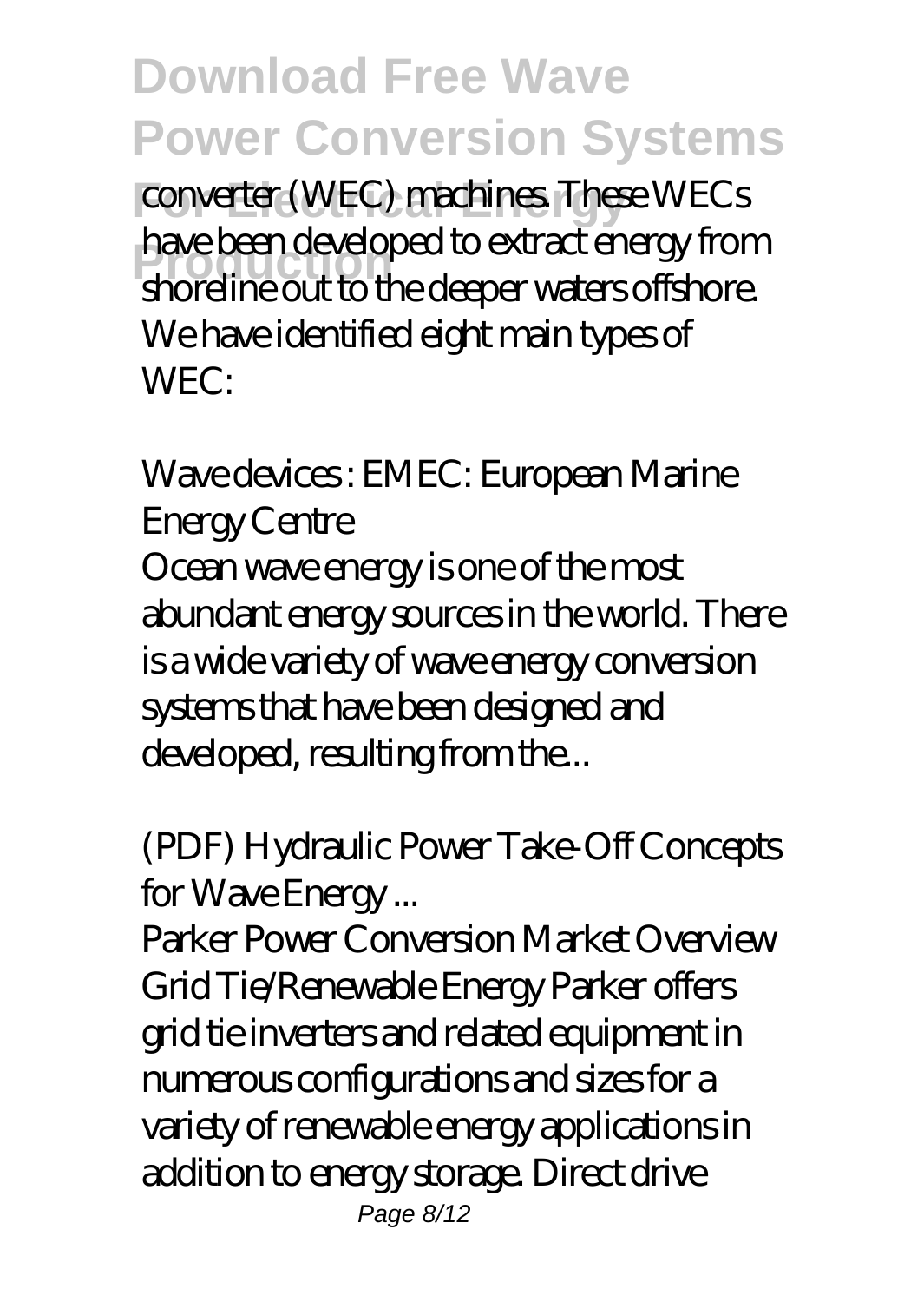**For Electrical Energy** permanent magnet generators and **Production** conversion for wind and wave ... specialized inverters provide power

### *Power Conversion System for Energy Storage*

The swell wave is more important for the wave energy converter (WEC) industry as the energy density is more consistent. The worldwide potential of wave power is around 29500 TWh/yr, from which currently only a small fraction is efficiently extracted near ocean coastlines, islands or semi-enclosed basins defined by local

'hotspots' [8, 9]. In general, a hotspot is a site that reveals the best balance between wave energy potential and other relevant factors, such as distance to the shore ...

#### *review of the technologies for wave energy extraction ...*

Wave-energy conversion Anchored to the Page  $9/12$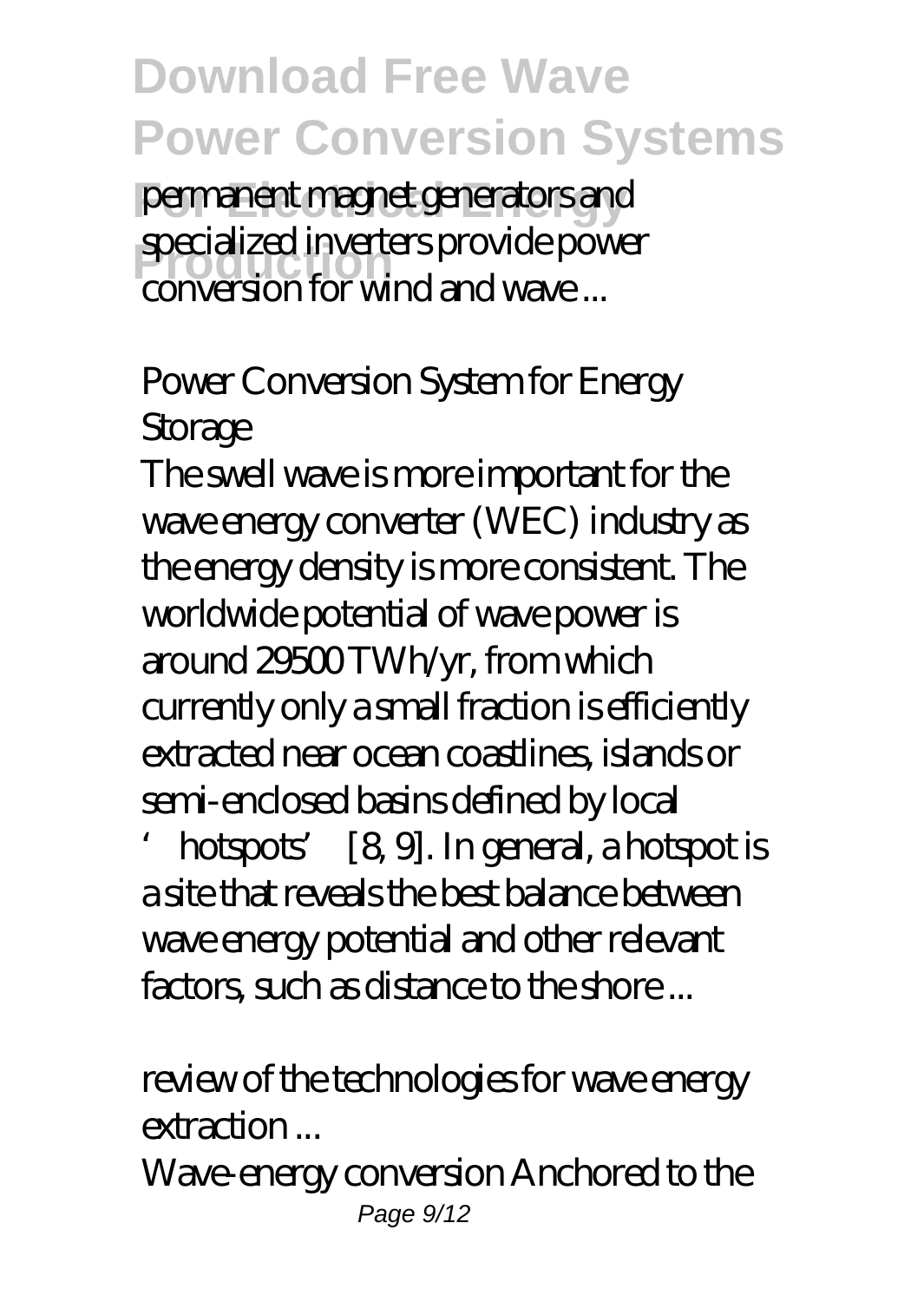seabed, AW-Energy's (Vantaa, Finland) wave energy conveners will generate<br>electrical energy through the back and forth wave-energy converters will generate movement of the systems' plates as they' repushed by the water surge. Prototypes of the system use E-glassreinforced composites.

#### *Wave-energy conversion | CompositesWorld*

Wave power is the capture of energy of wind waves to do useful work – for example, electricity generation, water desalination, or pumping water. A machine that exploits wave power is a wave energy converter (WEC).. Wave power is distinct from tidal power, which captures the energy of the current caused by the gravitational pull of the Sun and Moon.Waves and tides are also distinct from ocean ...

*Wave power - Wikipedia* Page 10/12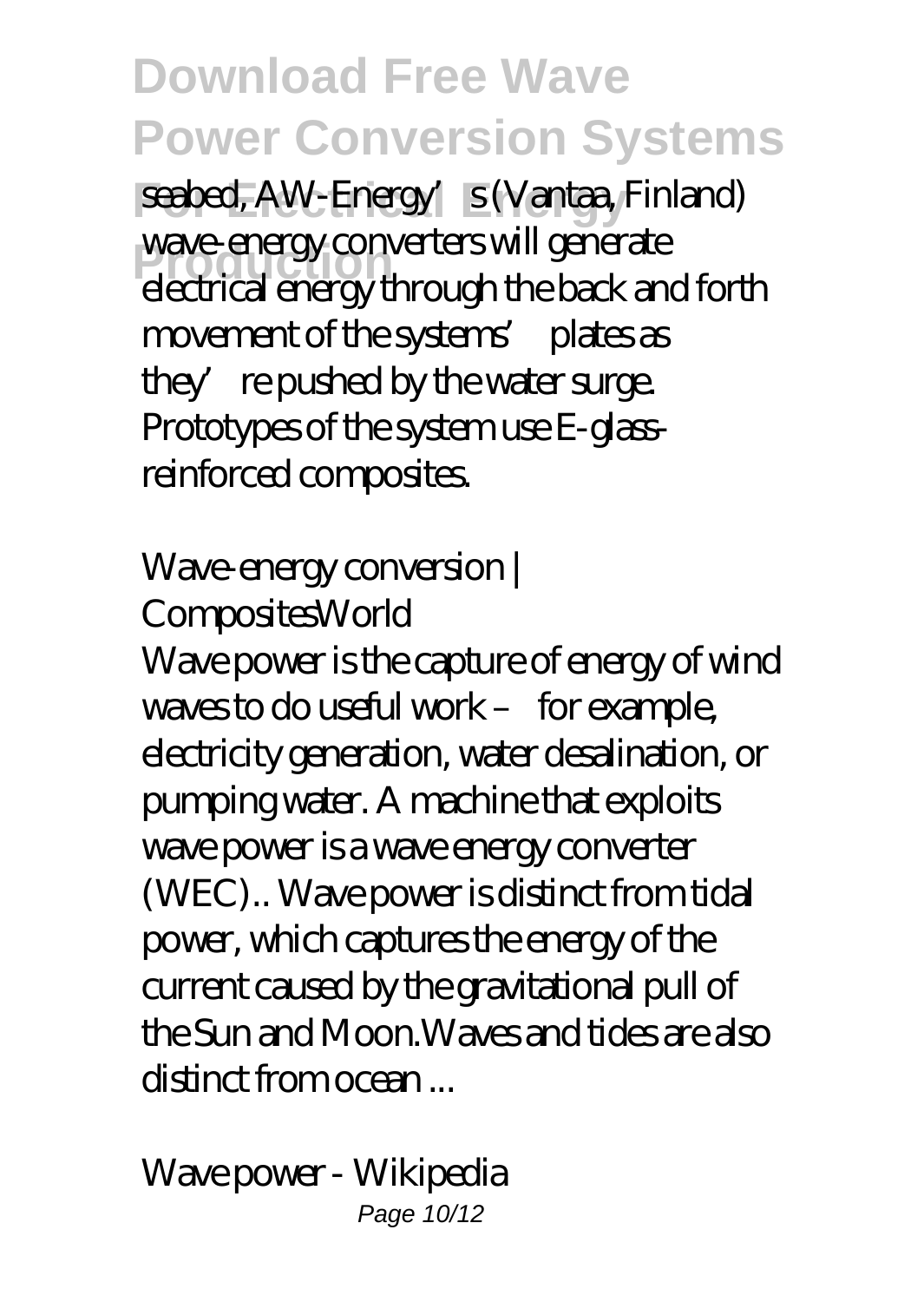We mentioned the different working principles of wave energy conversion<br>systems (WECs). In this chapter, we revisit principles of wave energy conversion each of them in detail. We begin with the working principles that might be described today as "classic" or "conventional" (due to their being at the center of studies and having already been implemented in prototypes, sometimes more than 30 years ago).

#### *Ocean Wave Energy Conversion | ScienceDirect*

A system for converting wave energy into electricity employs a staged power conversion system. The system performs hydrodynamic-to-mechanical, mechanicalto-hydraulic, hydraulic to mechanical, and mechanical to electrical energy.

*Energy Derived from Ocean Waves to ... - Power Electronics* Page 11/12